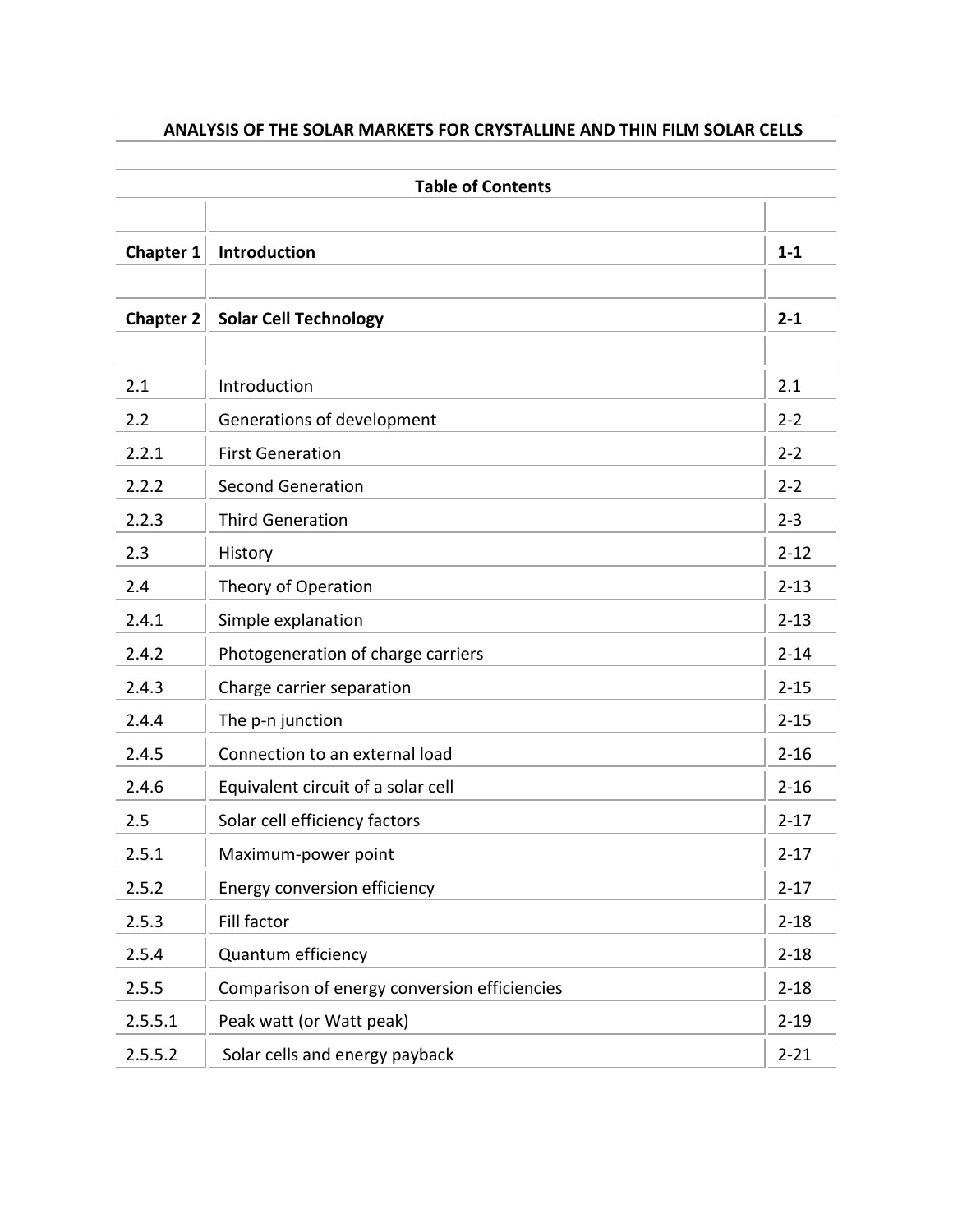| 2.6              | Light-absorbing materials                     | $2 - 21$ |
|------------------|-----------------------------------------------|----------|
| 2.6.1            | <b>Bulk</b>                                   | $2 - 22$ |
| 2.6.1.1          | Silicon                                       | $2 - 22$ |
| 2.6.2            | Thin films                                    | $2 - 23$ |
| 2.6.2.1          | CdTe                                          | $2 - 23$ |
| 2.6.2.2          | <b>CIGS</b>                                   | $2 - 24$ |
| 2.6.2.3          | <b>CIS</b>                                    | $2 - 25$ |
| 2.6.2.4          | Gallium arsenide (GaAs) multijunction         | $2 - 25$ |
| 2.6.2.5          | Light absorbing dyes                          | $2 - 26$ |
| 2.6.2.6          | Organic/polymer solar cells                   | $2 - 29$ |
| 2.6.2.7          | <b>Silicon Thin Films</b>                     | $2 - 31$ |
| 2.6.3            | Nanocrystalline solar cells                   | $2 - 34$ |
| 2.7              | Concentrating photovoltaics (CPV)             | $2 - 35$ |
| 2.7.1            | Introduction                                  | $2 - 35$ |
| 2.7.2            | <b>Commercial reflectors</b>                  | $2 - 38$ |
| 2.8              | Overview of research on materials and devices | $2 - 41$ |
| 2.8.1            | Silicon processing                            | $2 - 42$ |
| 2.8.2            | Thin-film processing                          | $2 - 46$ |
| 2.8.3            | Polymer processing                            | $2 - 46$ |
| 2.8.4            | Nanoparticle processing                       | $2 - 47$ |
| 2.8.5            | <b>Transparent conductors</b>                 | $2 - 48$ |
| 2.8.6            | Perovskite Solar Cells                        | $2 - 50$ |
| 2.8.7            | PERC (Passivated Emitter And Rear Cell)       | $2 - 51$ |
|                  |                                               |          |
| <b>Chapter 3</b> | <b>Solar Cell Manufacturing</b>               | $3 - 1$  |
|                  |                                               |          |
| 3.1              | Introduction                                  | $3 - 1$  |
| 3.2              | How Solar Cells Are Made                      | $3 - 1$  |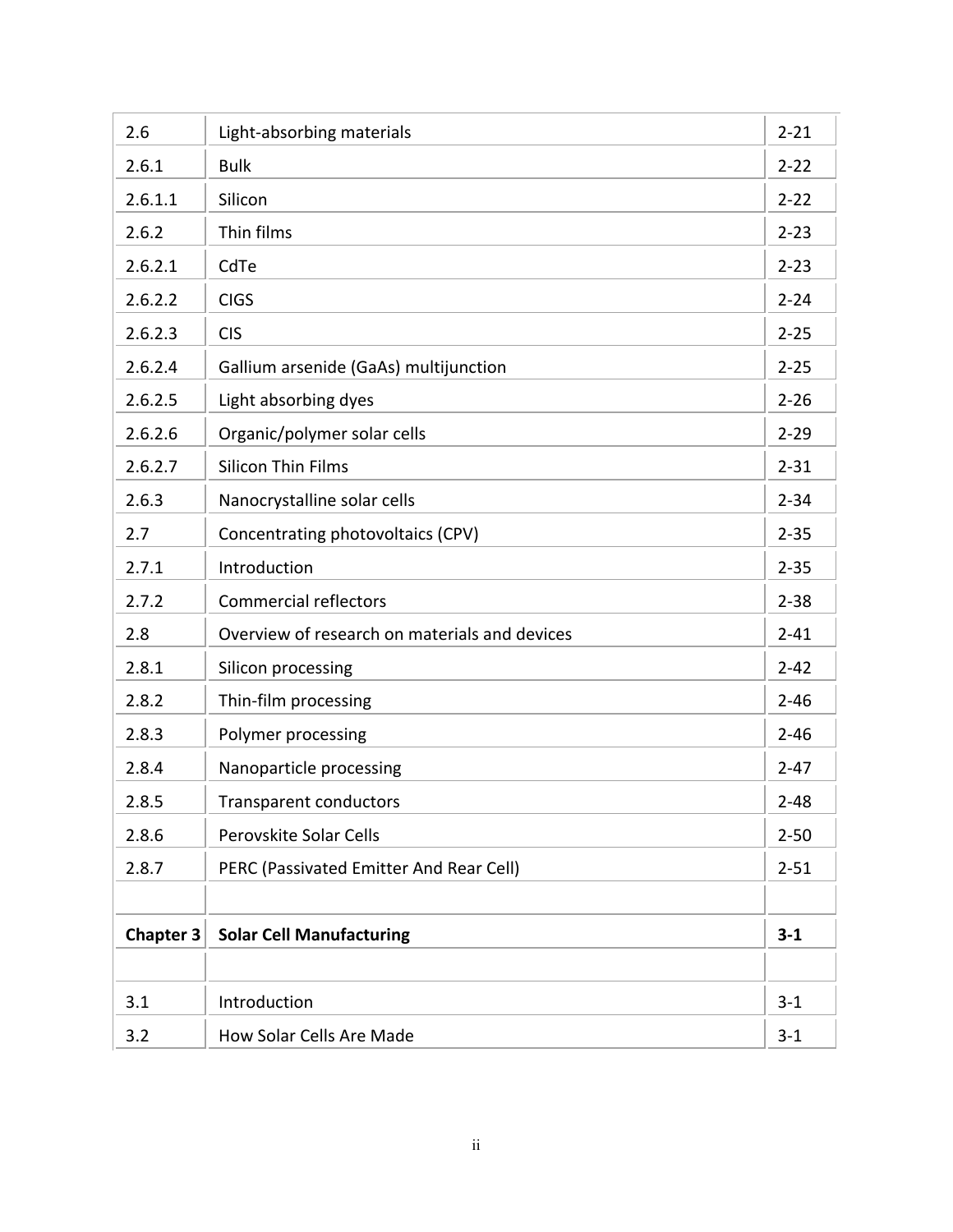| 3.2.1            | Silicon Solar Cell                                    | $3 - 6$  |
|------------------|-------------------------------------------------------|----------|
| 3.2.2            | <b>Etching And Texturing</b>                          | $3 - 10$ |
| 3.2.3            | Diffusion And Edge Isolation                          | $3 - 10$ |
| 3.2.4            | <b>Anti-Reflection Coating</b>                        | $3 - 11$ |
| 3.2.5            | Metallization                                         | $3 - 11$ |
|                  |                                                       |          |
| <b>Chapter 4</b> | <b>Thin Film Technology</b>                           | $4 - 1$  |
|                  |                                                       |          |
| 4.1              | Introduction                                          | $4 - 1$  |
| 4.2              | <b>Silicon Deposition Technologies</b>                | $4 - 3$  |
| 4.2.1            | <b>Amorphous Silicon Deposition</b>                   | $4 - 3$  |
| 4.2.2            | Microcrystalline Silicon Deposition                   | $4 - 5$  |
| 4.3              | <b>Compound Semiconductor Deposition Technologies</b> | $4 - 9$  |
| 4.3.1            | Introduction                                          | $4 - 9$  |
| 4.3.2            | CdTe - Cadmium Telluride                              | $4 - 17$ |
| 4.3.3            | CIGS - Copper Indium Gallium Selenide                 | $4 - 24$ |
| 4.3.4            | GaAs - Gallium Arsenide                               | $4 - 32$ |
| 4.3.5            | Perovskite                                            | $4 - 35$ |
|                  |                                                       |          |
| <b>Chapter 5</b> | <b>Solar Markets</b>                                  | $5-1$    |
|                  |                                                       |          |
| 5.1              | Introduction                                          | $5 - 1$  |
| 5.2              | <b>Key Growth Drivers</b>                             | $5 - 3$  |
| 5.2.1            | <b>Government Incentives</b>                          | $5 - 3$  |
| 5.2.2            | Low Cost Solar                                        | $5 - 5$  |
| 5.2.3            | Large Market Among Underserved Populations            | $5 - 5$  |
| 5.3              | Challenges Facing The Solar Power Industry            | $5-6$    |
| 5.4              | Cost Of A Photovoltaic System                         | $5 - 7$  |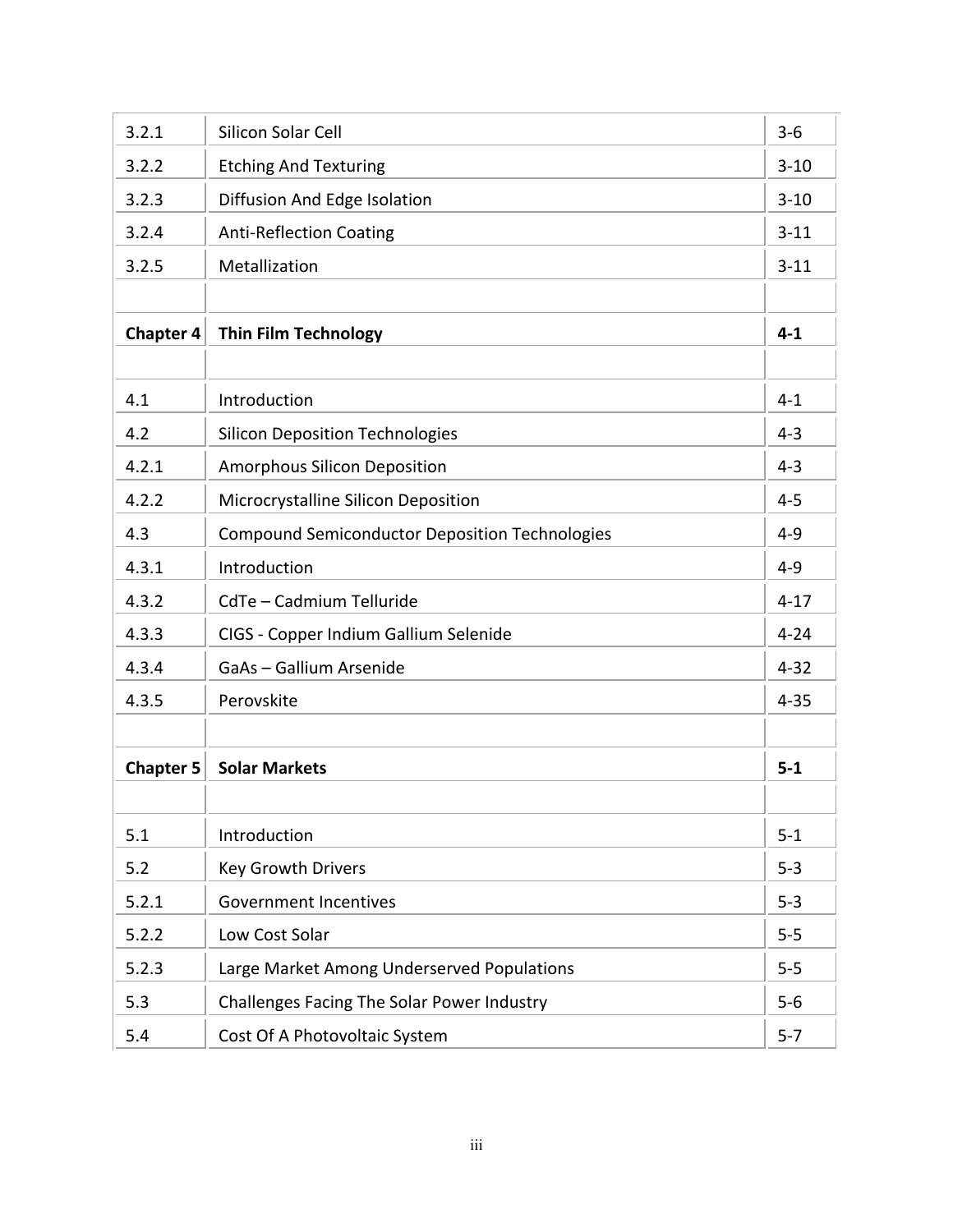| 5.5     | Operating Metrics Of A Photovoltaic System              | $5-9$    |
|---------|---------------------------------------------------------|----------|
| 5.6     | Types Of PV System                                      | $5 - 10$ |
| 5.6.1   | <b>Grid Connected Sector</b>                            | $5 - 10$ |
| 5.6.2   | Off-Grid Sector                                         | $5 - 11$ |
| 5.6.3   | <b>Market Development</b>                               | $5 - 12$ |
| 5.7     | <b>Market Analysis</b>                                  | $5 - 14$ |
| 5.7.1   | Solar Cell Market                                       | $5 - 14$ |
| 5.7.2   | Polysilicon Solar Cell Market                           | $5 - 47$ |
| 5.7.2.1 | Wire Saw Wafering Technology                            | $5 - 59$ |
| 5.7.2.2 | Kerfless Wafering                                       | $5 - 62$ |
| 5.7.3   | Thin Film Solar Cell Market                             | $5 - 69$ |
| 5.7.3.1 | <b>Driving Forces</b>                                   | $5 - 69$ |
| 5.7.3.2 | <b>Competing Technologies</b>                           | $5 - 75$ |
| 5.7.3.3 | <b>Third-Generation Technologies</b>                    | $5 - 80$ |
| 5.7.4   | Thin Film Solar Cell Equipment Market                   | $5 - 86$ |
| 5.7.5   | <b>Substrates</b>                                       | $5 - 86$ |
| 5.7.6   | <b>Manufacturing Costs</b>                              | $5-90$   |
| 5.8     | <b>Disruptive Technologies</b>                          | $5 - 96$ |
|         |                                                         |          |
|         | <b>List of Figures</b>                                  |          |
|         |                                                         |          |
| 2.1     | Light Absorption Through Layers In A Multijunction Cell | $2 - 5$  |
| 2.2     | Triple Junction a-Si/a-SiGe/a-SiGe Cell Structure       | $2 - 6$  |
| 2.3     | A Two-Junction Amorphous-Silicon Solar Cell             | $2 - 7$  |
| 2.4     | Solar Cell Technology Roadmap                           | $2 - 9$  |
| 2.5     | <b>Best Research-Cell Efficiencies</b>                  | $2 - 20$ |
| 2.6     | Dye Sensitized Solar Cell Schematic                     | $2 - 28$ |
| 2.7     | <b>Bulk Heterojunction Solar Cell</b>                   | $2 - 30$ |
| 2.8     | <b>Schematic Of Sliver Cell</b>                         | $2 - 44$ |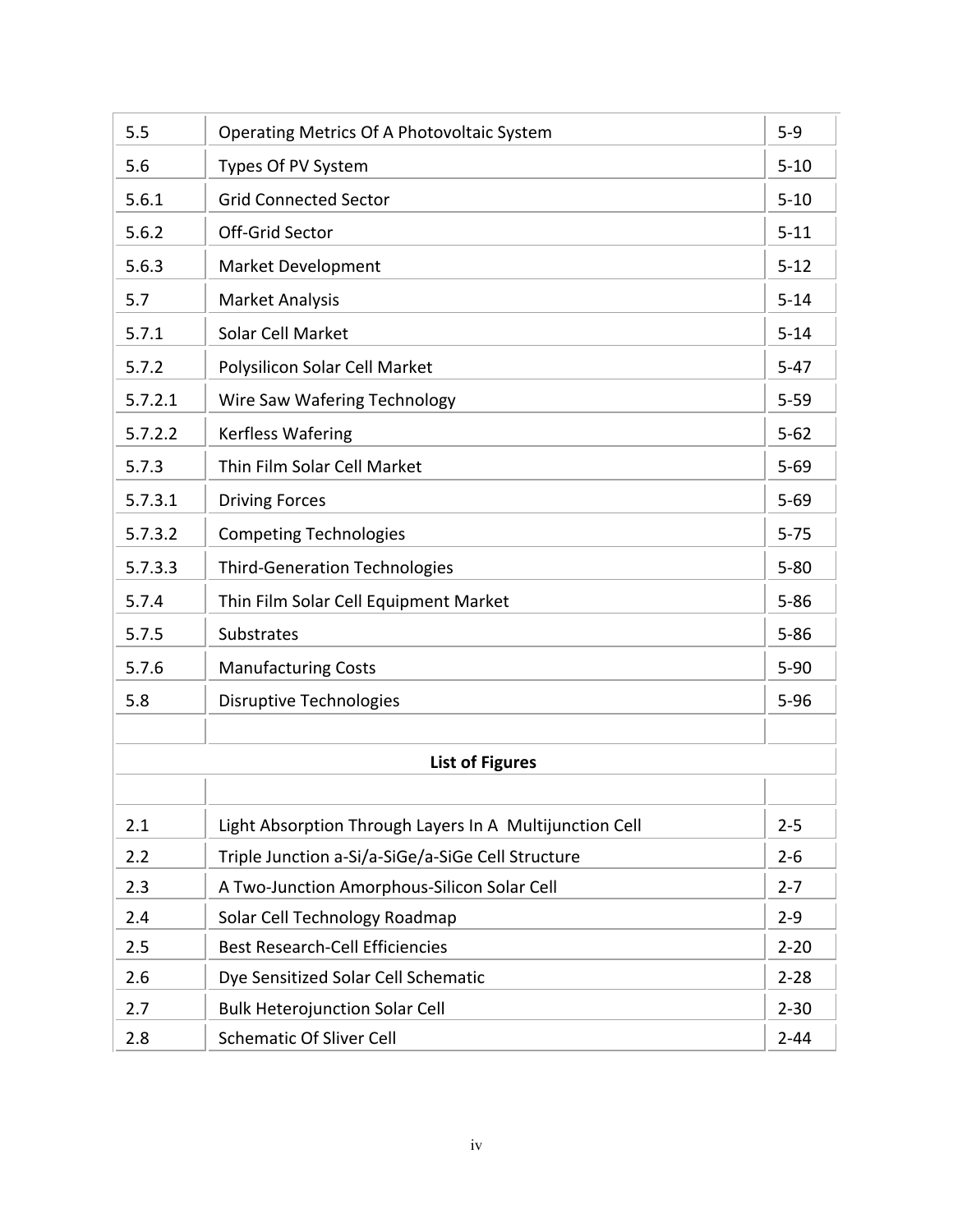| 3.1  | Diagram Of Solar Cell                                                | $3 - 2$  |
|------|----------------------------------------------------------------------|----------|
| 3.2  | Cross Section Of A Solar Cell Under Illumination                     | 3.3      |
| 3.3  | <b>Conventional vs PERC Processing</b>                               | $3 - 5$  |
| 3.4  | Polysilicon Manufacturing And Supply Chain                           | $3-9$    |
| 4.1  | Sharp's Triple-Junction Solar Cell                                   | $4-6$    |
| 4.2  | Factory Flow For 20 MW/Year CGS Facility                             | $4 - 4$  |
| 4.3  | Schematic Of CdTe And CIGS Device Structures                         | $4 - 14$ |
| 4.4  | <b>CdTe Thin Film Deposition By VTD</b>                              | $4 - 20$ |
| 4.5  | CdTe Thin Film Deposition By Close Space Sublimation (CSS) Schematic | $4 - 21$ |
| 4.6  | <b>CdTe Thin Film Deposition By VTD2</b>                             | $4 - 23$ |
| 4.7  | <b>CIGS Deposition System By Evaporation</b>                         | $4 - 26$ |
| 4.8  | Cross-Sectional Schematic Diagram Of The InGaP/InGaAs/Ge ATJ Cell    | $4 - 34$ |
| 4.9  | Cross-Sectional Schematic Diagram Of a Perovskite Cell               | $4 - 36$ |
| 5.1  | <b>Cost Projections of Solar Panels</b>                              | $5-8$    |
| 5.2  | <b>Evolution Of Global Annual Installations</b>                      | $5 - 15$ |
| 5.3  | Solar Vendor Market Shares - 2000                                    | $5 - 19$ |
| 5.4  | Solar Vendor Market Shares - 2001                                    | $5 - 20$ |
| 5.5  | Solar Vendor Market Shares - 2002                                    | $5 - 21$ |
| 5.6  | Solar Vendor Market Shares - 2003                                    | $5 - 22$ |
| 5.7  | Solar Vendor Market Shares - 2004                                    | $5 - 23$ |
| 5.8  | Solar Vendor Market Shares - 2005                                    | $5 - 24$ |
| 5.9  | Solar Vendor Market Shares - 2006                                    | $5 - 25$ |
| 5.10 | Solar Vendor Market Shares - 2007                                    | $5 - 26$ |
| 5.11 | Solar Vendor Market Shares - 2008                                    | $5 - 27$ |
| 5.12 | Solar Vendor Market Shares - 2009                                    | $5 - 28$ |
| 5.13 | Solar Vendor Market Shares - 2010                                    | $5 - 29$ |
| 5.14 | Solar Vendor Market Shares - 2011                                    | $5 - 30$ |
| 5.15 | Solar Vendor Market Shares - 2012                                    | $5 - 31$ |
| 5.16 | Solar Vendor Market Shares - 2013                                    | $5 - 32$ |
| 5.17 | Solar Vendor Market Shares - 2014                                    | $5 - 33$ |
| 5.18 | Solar Vendor Market Shares - 2015                                    | $5 - 34$ |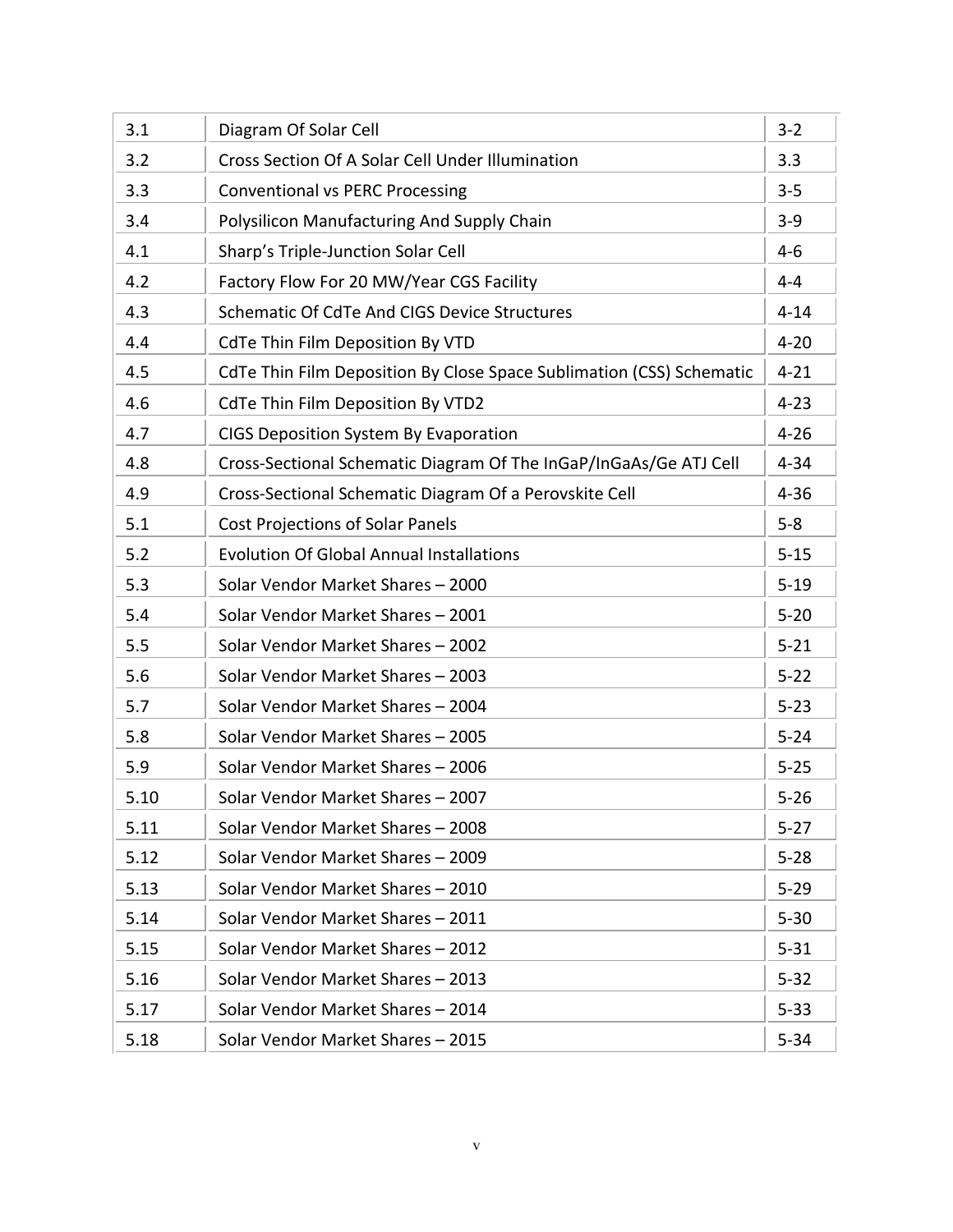| 5.19     | Solar Vendor Market Shares - 2016                                                   | $5 - 35$ |
|----------|-------------------------------------------------------------------------------------|----------|
| 5.20     | Solar Cell Production by Region - 2016                                              | $5 - 37$ |
| 5.21     | Solar Cell Forecast - 2010-2020                                                     | $5 - 38$ |
| 5.22     | Solar Cell Production By Type                                                       | $5 - 39$ |
| 5.23     | Thin Film Solar Cell Production By Type - 2010-2020                                 | $5 - 41$ |
| 5.24     | Polysilicon Production And Consumption (MT)                                         | $5 - 51$ |
| 5.25     | Polysilicon Sales by Region                                                         | $5 - 52$ |
| 5.26     | China Polysilicon Imports                                                           | $5 - 54$ |
| 5.27     | Kerfless Wafering                                                                   | $5 - 67$ |
| 5.28     | <b>Best Research-Cell Efficiencies</b>                                              | $5 - 76$ |
| 5.29     | Schematic Diagrams Of Thin-Film CdTe, CIGS, and a-Si Thin Film PV<br><b>Devices</b> | $5 - 77$ |
| $5 - 30$ | Thin Film Solar Cell Power As A Percentage Of Total Solar Power - 2005<br>2020      | $5 - 84$ |
| $5 - 31$ | Thin Film Solar Cell Power As A Percentage Of Total Solar Power - 2003<br>2020      | $5 - 85$ |
| 5.32     | Schematic Thin-Film Roll-To-Roll Equipment                                          | $5 - 66$ |
|          |                                                                                     |          |
|          | <b>List of Tables</b>                                                               |          |
|          |                                                                                     |          |
| 3.1      | <b>Polysilicon Capacity Forecast</b>                                                | $3 - 7$  |
| 4.1      | Thin Film CIGS Solar Cells Efficiencies                                             | $4 - 11$ |
| 4.2      | <b>Highest Efficiencies PV Modules</b>                                              | $4 - 13$ |
| 5.1      | Top 10 Solar Manufacturers By Shipments - 2015-2016                                 | $5 - 18$ |
| 5.3      | Market Share Of Solar Cells By Technology - 2008-2020                               | $5 - 40$ |
| 5.4      | Polysilicon Production Capacities By Company - 2010-2017                            | $5 - 48$ |
| 5.5      | Polysilicon Supply/Demand Forecast - 2013-2020                                      | $5 - 50$ |
| 5.6      | <b>Wafering Technology Forecast</b>                                                 | $5 - 62$ |
| 5.7      | <b>Wire Saw Companies</b>                                                           | $5 - 63$ |
| 5.8      | Saw Wire and Diamond Wire Companies                                                 | $5 - 64$ |
| 5.9      | <b>CdTe Thin Film Solar Cell Producers</b>                                          | $5 - 71$ |